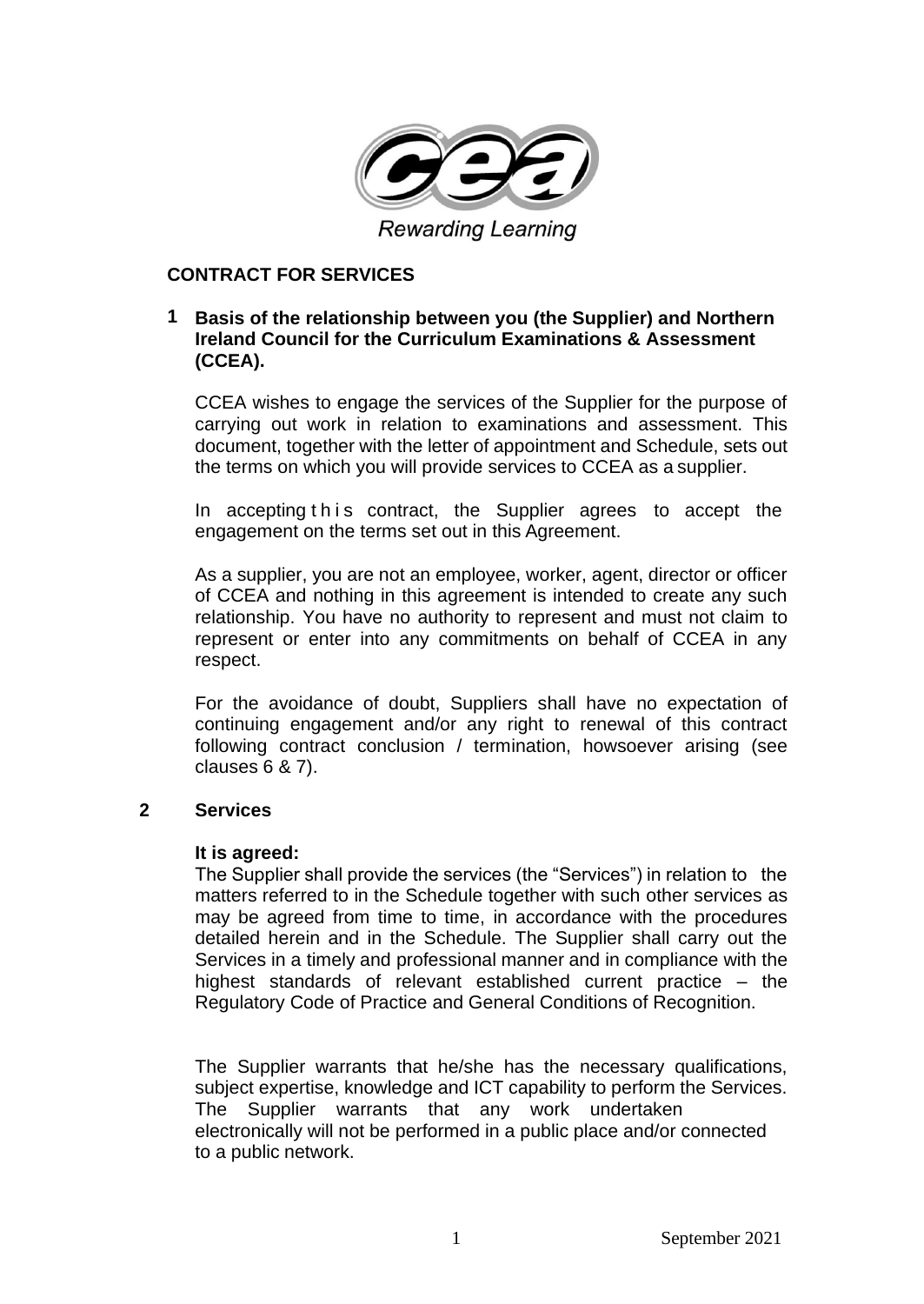The Supplier is required to keep CCEA informed of the status of all work in relation to the Services set out in the Schedule and is accountable to the Education Manager (Subject Officer) who may delegate responsibility for some aspect of the work to the Supplier. The Supplier agrees to inform CCEA immediately of any issue, which could have an adverse effect on CCEA.

The Supplier shall not assign, transfer, sub-contract or in any other manner, make over to any third party the benefit or burden of any services identified in the Schedule without the consent of CCEA. Approval of such assignee/subcontractor shall be at CCEA's sole discretion, and the Supplier shall ensure that any such individual abides by the terms of this agreement and shall remain jointly and severally liable for any failure on their part to do so. For the avoidance of doubt the Supplier shall not be permitted to assign to subcontract to an individual who has previously supplied services to CCEA and had their contract terminated for breach of the agreement.

## **3 Time for provision of Services**

#### **It is agreed:**

There are no specific days of the week or hours during which the Supplier shall provide Services, however the particular requirements for the Services as set out in the Schedule must be met within agreed timescales and the Supplier must agree to make him/herself available to carry out the Services. The Supplier will be required to:

- attend arranged meetings organised according to CCEA's question paper production, examination/assessment and/or training schedules; and
	- meet all requirements for post results services.

Advance notice will be given of meetings. The Supplier, when representing CCEA, must not attend meetings/events or visit centres with anyone other than authorised staff/suppliers.

CCEA will endeavour to provide as much notice as possible if a meeting is cancelled but due to the nature of the work, meetings are sometimes cancelled at short notice.

#### **4 Fees**

#### **It is agreed:**

In consideration of the provision by the Supplier of the Services, CCEA will pay a fee specific to the work the Supplier has undertaken in accordance with this agreement. Further information on fees can be requested from the CCEA Education Manager (Subject Officer).

Payment will be subject to the Services undertaken being completed within agreed timescales and to a satisfactory standard. If the Supplier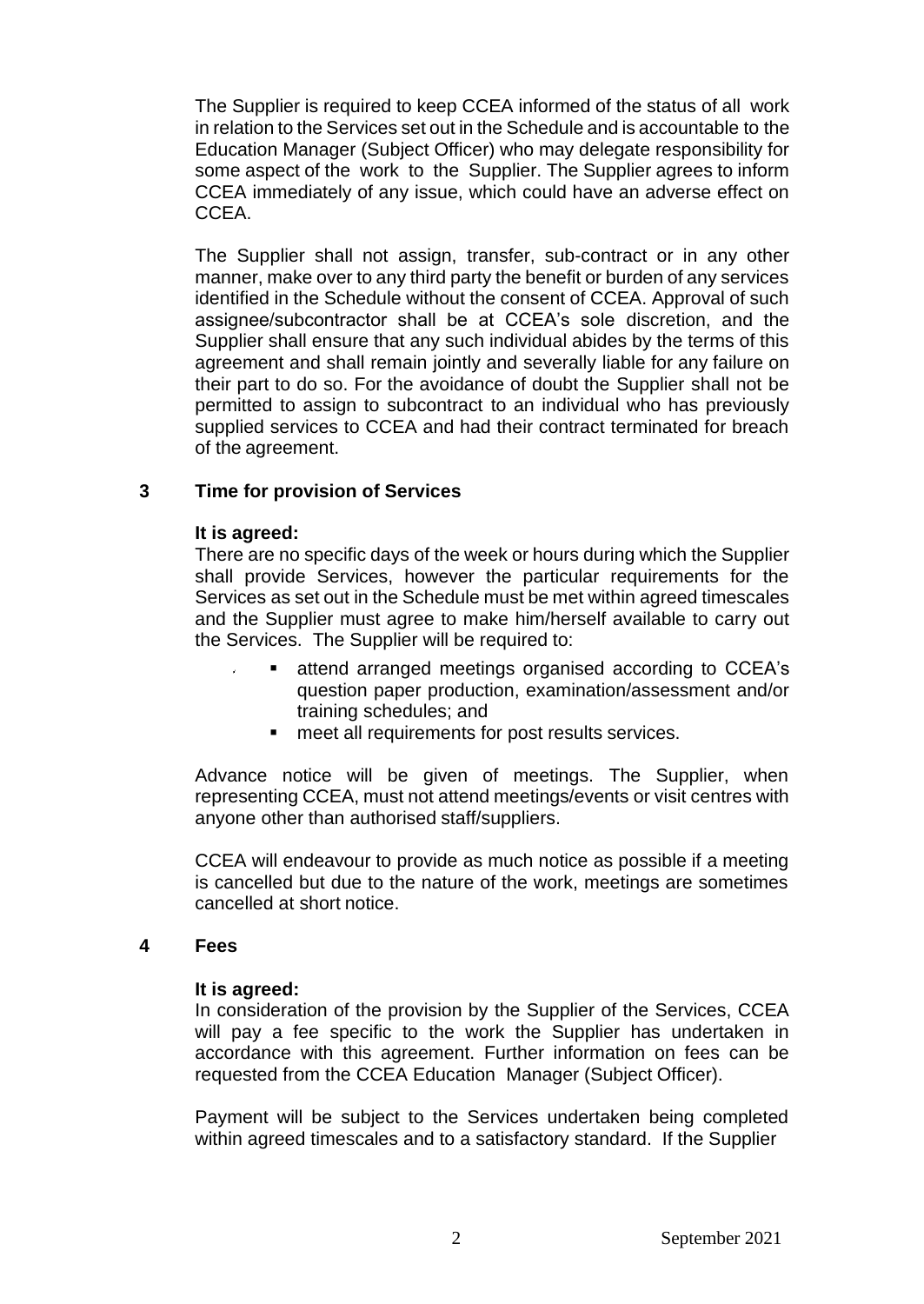is unable to carry out the Services for any reason he/she will not be entitled to receive any fees in respect of that period.

# **5 Expenses**

#### **It is agreed:**

CCEA shall reimburse the Supplier for any expenses reasonably and properly incurred by the Supplier in the provision of the Services on presentation of a properly authorised claim form with supporting receipts.

Claimants travelling by car or carrying passengers on CCEA business do so entirely at their own risk and are advised to check that their own car insurance covers such travel. No claim will be accepted by CCEA in respect of any liability arising directly or indirectly from such use.

Where contractors car / taxi share, only one claim must be made for individual miles travelled and car parking.

For a full breakdown of what can or cannot be claimed, along with the associated rates and limits, please refer to CCEA Contract for Services Expenses Policy. These rules, rates and limits are subject to regular review and reference should be made to the site for the latest version.

Please note that key payment data may be provided to bodies responsible for auditing and administering public funds for the purposes of preventing and detecting fraud. It is CCEA policy to refer all instances of fraudulent activity to the Police Service of Northern Ireland. For more details, please contact CCEA Financial Services.

**Claims must be made within three months of incurring the expense. Claims presented after this period will not be processed for payment.**

**CCEA has many procedures, systems and controls in place to avoid the occurrence of overpayments. However, should an overpayment occur, CCEA will seek to recover this irrespective of value, cause or length of time. All contractors have a responsibility to check each remittance advice and notify CCEA of any overpayment.**

## **6 Commencement and Term**

#### **It is agreed:**

This contract is to cover the schedule of services from 1 October 2021 to 24 September 2022.

During the contract period either party may terminate the Agreement on two months' written notice, for example, if there is insufficient volume of work or if the service is no longer needed. For the avoidance of doubt, CCEA is under no obligation to offer further invitations to the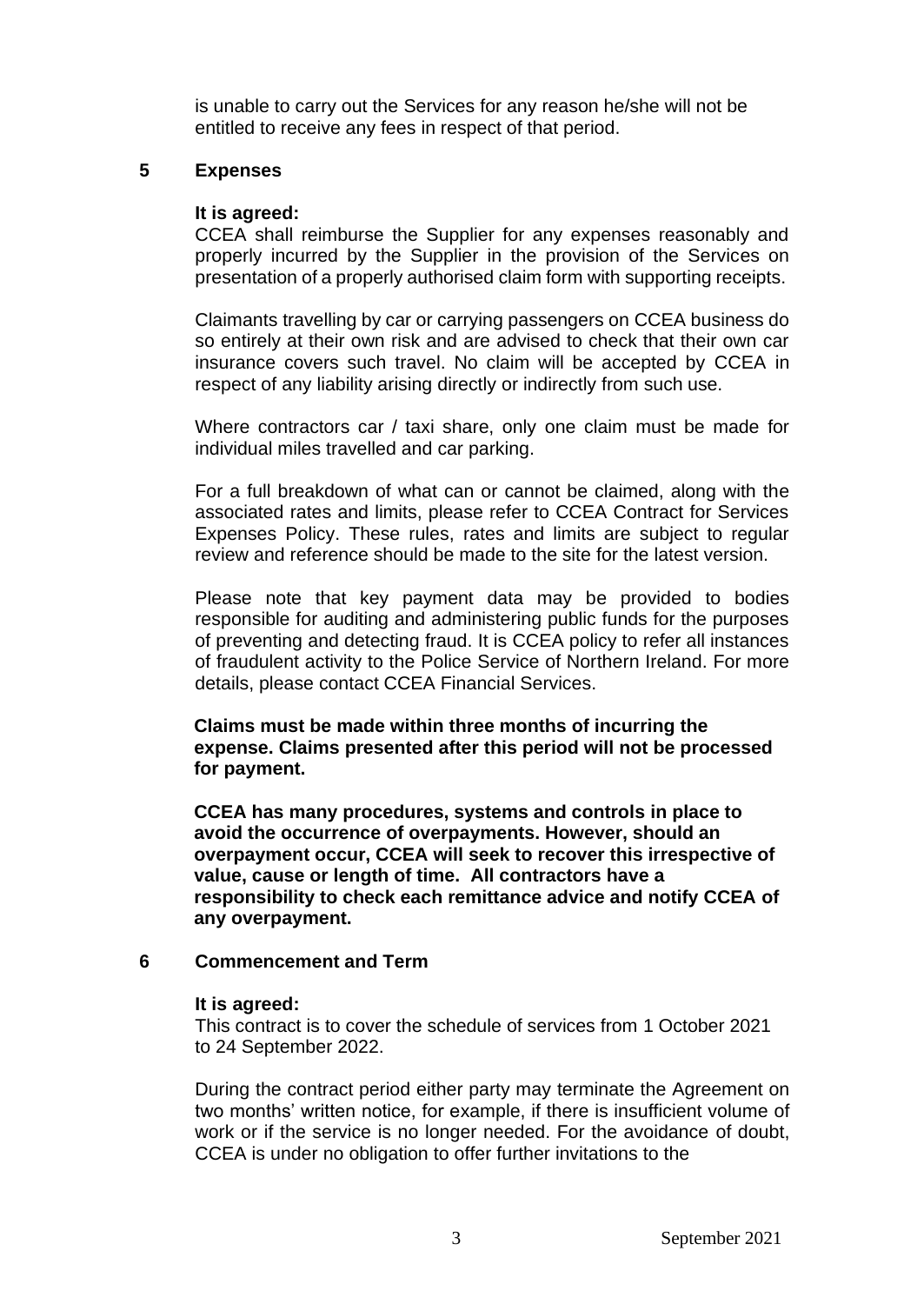Supplier to provide services beyond the period set out in this contract and the Supplier is under no obligation to offer any further services to CCEA.

# **7 Termination**

## **It is agreed:**

Notwithstanding the provisions of clause 6 CCEA shall be entitled by writing to the Supplier to terminate this Agreement with immediate effect and with no liability to make any further payment to the Supplier (other than in respect of amounts accrued before the termination date) in the event any serious or repeated breach or non-observance of the Supplier's obligations hereunder or if the Supplier fails to perform the Services as detailed in the Schedule or any part thereof to CCEA's reasonable satisfaction.

Examples of any serious breach or non-observance include, but are not limited to:

- $\sim$  conduct deemed to be contrary to the best interests of CCEA; and/or
- conduct deemed to be contrary to the conditions set out in this contract; and/or
- breach of confidentiality; and/or
- failure to comply with the Schedule; and/or
- failure or refusal to comply with the requirements of the current, relevant Codes of Practice; and/or
- $\epsilon$  failure or refusal to comply with the requirements of the current, relevant procedures or instructions from CCEA; and/or
- failure or refusal to supply a service as reasonably required by CCEA; and/or
- performance of the Services in a manner which in the reasonable opinion of CCEA is negligent or incompetent; and/or
- bringing into disrepute the name, reputation and interest of CCEA,  $\epsilon$ its employees, directors, officers, other people associated with CCEA or its products or services (this includes use of social media); and/or
- $\epsilon$  examinations or assessment malpractice (not restricted to CCEA qualifications); and/or
- breach of any relevant CCEA policies/procedures; and/or
- $\cdot$  fraud e.g. making fraudulent claims for expenses; and/or
- failure to accept the Contract for Services or complete relevant forms associated with re-contracting and/or
- committing any offence under the Bribery Act 2010; and/or
- being convicted of a criminal offence (other than an offence under Road Traffic Legislation in the UK or elsewhere for which a fine or non-custodial penalty is enclosed) and/or being under any investigation which may affect their position as a Supplier.

Notwithstanding the above, CCEA may terminate this Agreement with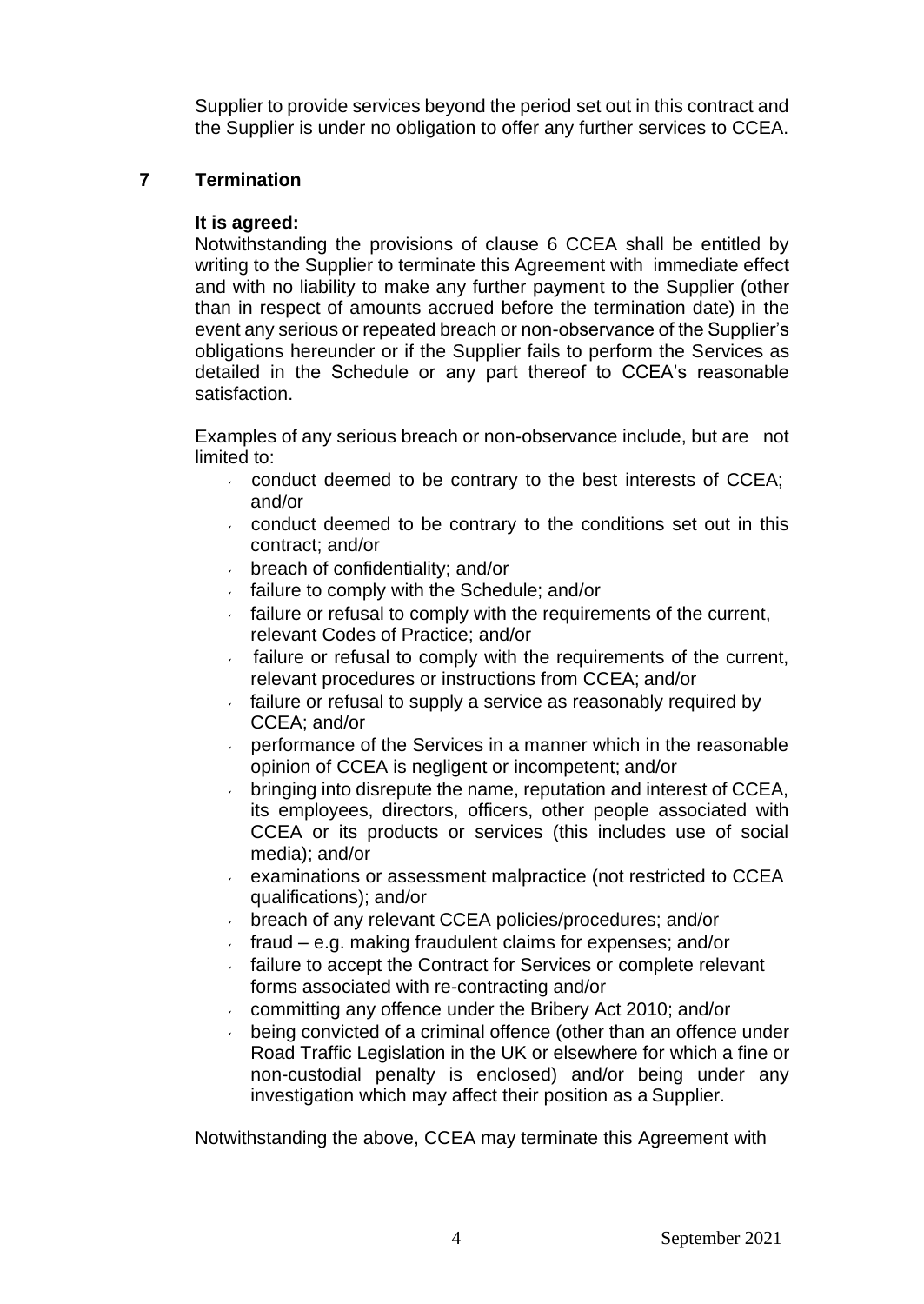immediate effect with no liability to make any further payment to the Supplier (other than in respect of amounts accrued before the termination date) if at any time the Supplier is incapacitated (including by reason of illness or accident) from providing the Services for an aggregate of 30 days in any 52-week consecutive period without providing to CCEA's absolute and sole satisfaction a suitable replacement by way of a subcontractor in accordance with Clause 3. In exceptional circumstances CCEA may also terminate in the event of a CCEA administrative error. In the event of Termination under Clause 7 or in the event that CCEA deems the Supplier unsuitable for continued engagement, the Supplier will not be engaged by CCEA to provide any future Services. The Supplier will ensure confidentiality in relation to previous services provided to CCEA, to include work carried out in relation to examination question paper materials. Failing to ensure confidentiality will be seen as a breach in the contractual agreement as held with CCEA and will be fully investigated.

The Supplier warrants and represents that it has disclosed to CCEA any information potentially constituting malpractice under this clause prior to entering into this agreement and that it will immediately report to CCEA any suspected or potential malpractice issue either regarding them directly or indirectly which arises in the course of this or any other work and as may be identified in the course of their work with CCEA

## **8 Confidentiality**

## **It is agreed:**

During the course of this Agreement the Supplier is likely to obtain knowledge or information (including, without limitation. written, oral, visual or electronic form; or on any magnetic or optical disk or memory or cloud storage) relating to the business and affairs of CCEA and/or its stakeholders which is confidential to CCEA and/or its stakeholders. This will be of confidential technical or commercial information including, but not limited to, question papers, mark schemes and details of the examining or moderating team (s) and information from CCEA meetings, emails and other documentation and including information that the Supplier creates, develops, receives or obtains in connection with this Agreement. Whether or not such information (if in anything other than oral form) is marked confidential ("Confidential Information") and accordingly the Supplier hereby agrees to accept the following restrictions and warrants that:

- a) The Supplier shall not (except in the proper course of his/her duties), either during the term of the Agreement or at any time after the termination of this Agreement: use or disclose to any third party (and shall use his/her best endeavours to prevent the publication or disclosure by any third party of) any Confidential Information. This restriction does not apply to:
	- (i) any use or disclosure authorised by the CCEA or required by law; and/or
	- (ii) any information which is already in or comes into the public domain other than through the Supplier's unauthorised disclosure.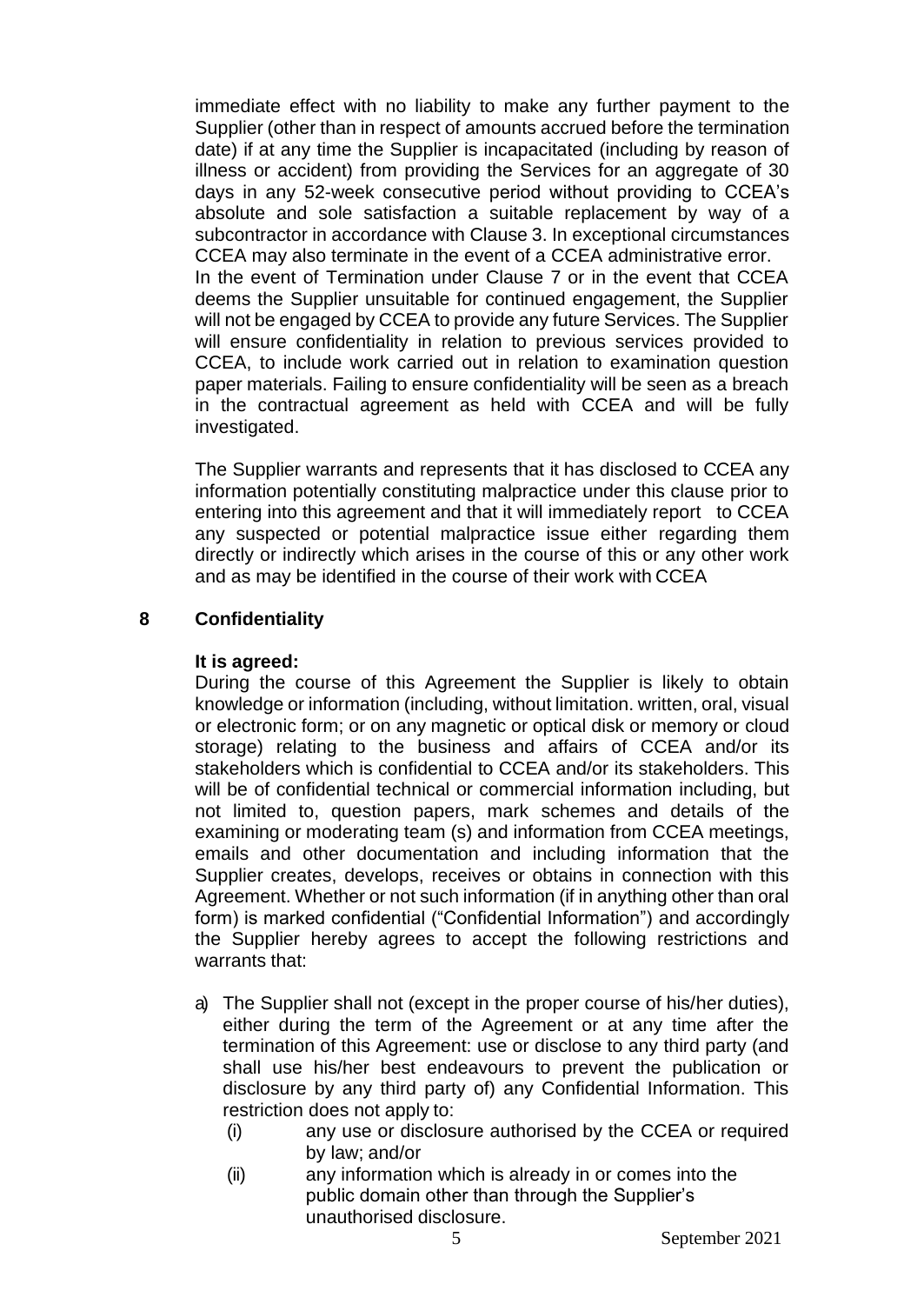The Supplier agrees not to communicate, without the prior written consent of CCEA, any confidential, technical, or commercial information of CCEA or its stakeholders, including, but not limited to, question papers, mark schemes, information from CCEA meetings and details of CCEA's Contract for Services (CfS) personnel. This restriction will continue to apply after the termination of this Agreement without limit in time but will cease to apply to information which may come into the public domain otherwise than through unauthorised disclosure by the Supplier.

b) The Supplier shall not disclose the terms of this Agreement except by the extent required by law or in confidence to the Supplier's professional advisers and then solely for advice in relation to this agreement.

c) The Supplier must not undertake any of the Services or display or discuss material relating to the Services in a public place.

For the avoidance of doubt, any breach of the clause will constitute a fundamental breach of contract entitling CCEA to terminate the contract with immediate effect.

# **9 Documents and Other Property**

#### **It is agreed:**

All papers, audio and audio-visual recordings, documents or other materials provided to the Supplier by CCEA, and all other papers, drawings or other printed, written or computer readable material prepared by the Supplier in whatever form shall be retained in connection with the performance of the Services and shall be the sole and exclusive property of CCEA. At CCEA's request or on the termination of this Agreement the Supplier must deliver to CCEA all associated documents and materials and must not make or retain copies. Documents, papers and other materials must be provided in a format agreed by CCEA. Subject to CCEA's data retention guidelines, the Supplier must irretrievably delete any information relating to the Services stored on any magnetic or optical disk or memory and all matter derived from such sources which is in the possession or under his/her control outside the premises of CCEA. The Supplier shall provide a signed statement that he/she has fully complied with his/her obligations under this clause together with such evidence of compliance as CCEA may reasonably request.

The Supplier will at all times be responsible for the security of any documents, papers or other materials in his/her possession, including for example materials held on personal computer, memory sticks, CDs or the Cloud and will also ensure that any computer readable items are not corrupted by improper use or infected by a computer virus.

## **10 Intellectual Property Rights & Copyright**

## **It is agreed:**

The Supplier agrees to disclose to CCEA full details of any Work (in this clause 'Work' means any idea, method, invention, discovery, design or other work) made or created by him /her during provision of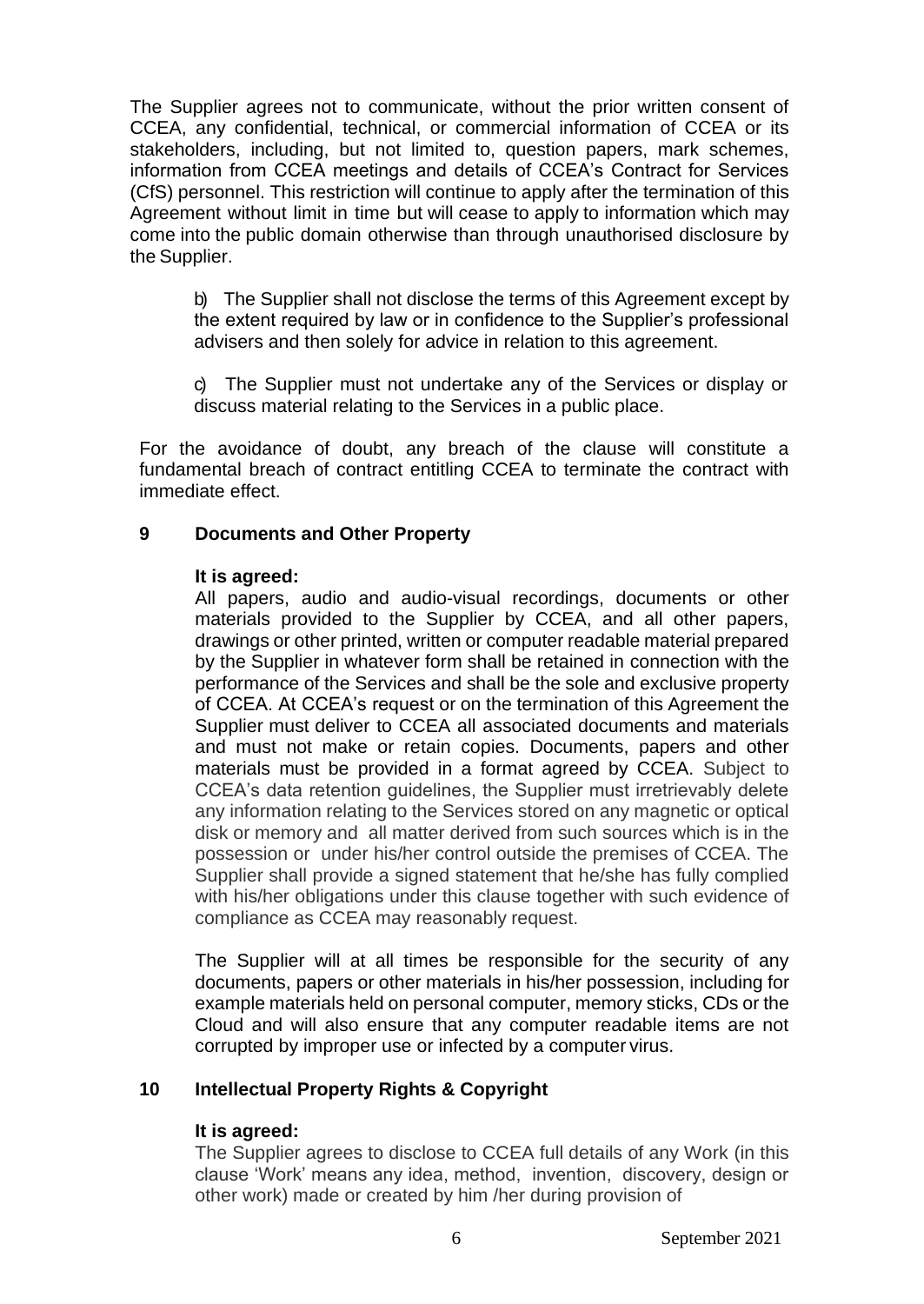the Services or relating to or capable of being used in those aspects of the business of CCEA to which the Services relate. CCEA will own the copyright and all other intellectual property rights in the Work and the Supplier will have a non-exclusive, non-transferable licence to use the Work solely for the provision of the Services.

The Supplier acknowledges that, except as provided by law, no further fees or compensation other than those provided for in this agreement are due or may become due to the Supplier in respect of the performance of his/her obligations under this clause.

The Supplier undertakes, at the expense of CCEA, at any time either during or after the engagement, to execute all documents, make all applications, give all assistance and do all acts and things as may, in the opinion of CCEA be necessary or desirable to vest the intellectual property rights in, and to register them in, the name of CCEA and to defend the Supplier against claims that works embodying intellectual property rights or inventions infringe third party rights, and otherwise to protect and maintain the intellectual property rights in the Works and the inventions.

The Supplier agrees to waive irrevocably all moral rights as they arise under the Copyright Designs and Patent Act 1988 in relation to any Work in so far as permissible by law.

By engaging in this Agreement, the Supplier guarantees that the Services provided are exclusively that of the Supplier and have not been copied wholly or substantially from any other work or material and no other unauthorised person has been involved in its production.

The Supplier agrees to inform CCEA of the details, including title, author, publisher and ISBN number of any copyright material used.

#### **11 Data Protection –**

#### **It is agreed:**

CCEA will collect and process information relating to the Supplier in accordance with the Privacy Notice which can be accessed via the following link<https://ccea.org.uk/legal/privacy-notice>

The Supplier and CCEA acknowledge that for the purposes of the Data Protection Legislation (any data protection legislation from time to time in force in the UK including the Data Protection Act 2018 or any successor legislation and (for so long as and to the extent that the law of the European Union has legal effect in the UK) the General Data Protection Regulation (*(EU) 2016/679*) and any other directly applicable European Union regulation relating to privacy) CCEA and the Supplier are both the data controllers.

The Supplier and CCEA will comply with the Data Protection Legislation. The Supplier hereby consents to CCEA processing the Supplier's personal data, including but not limited to the recording of meetings, both in person and virtual meetings, including MS Teams and other virtual platforms.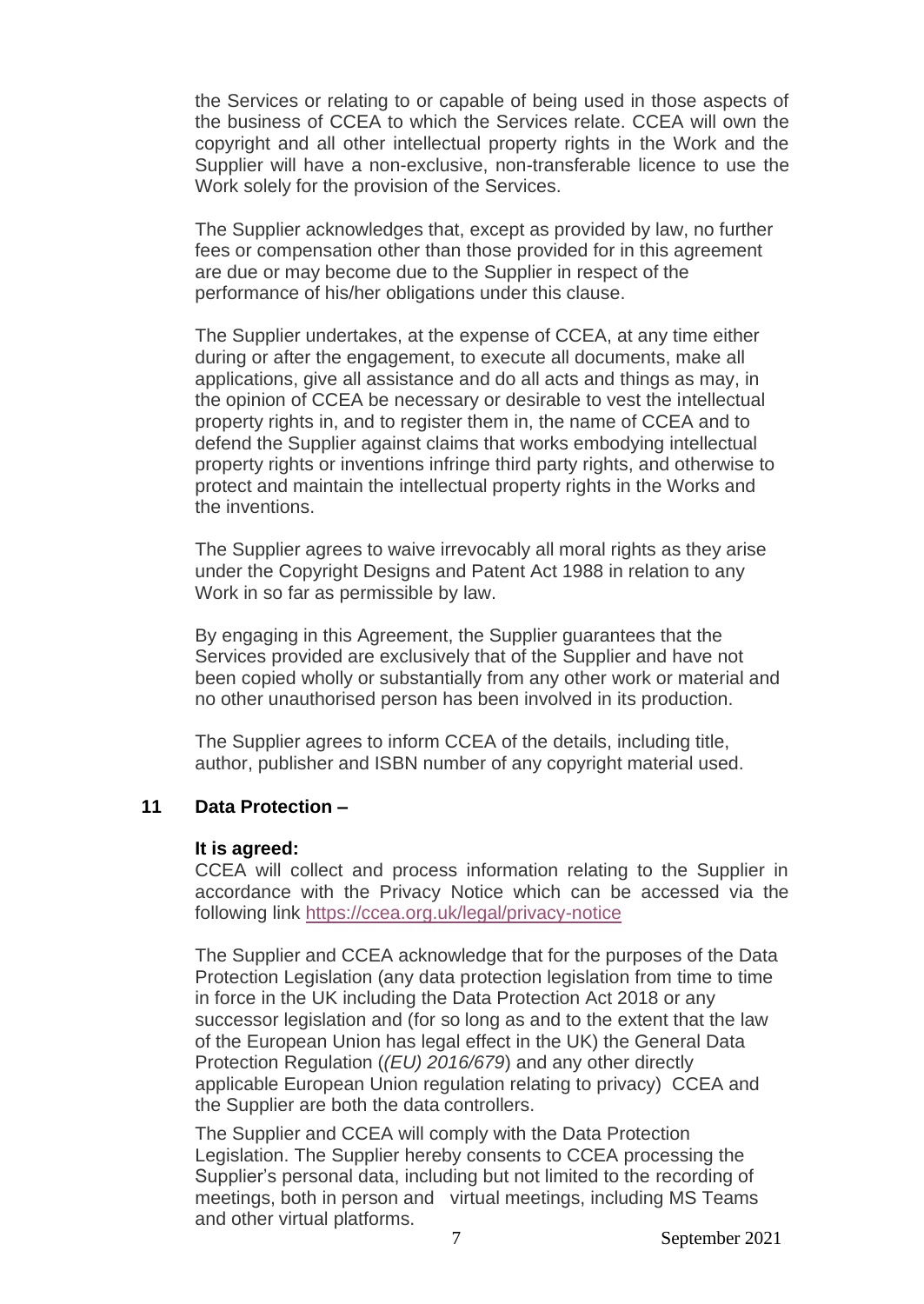The Supplier shall, in relation to any personal data as defined in the Data Protection Legislation (**Personal Data**) processed in connection with the engagement:

- **Process that Personal Data only on written instructions of CCEA.**
- Keep the Personal Data confidential.
- Comply with CCEA's Data Protection Policy and data retention guidelines.
- Comply with CCEA's reasonable instructions with respect to processing Personal Data.
- not transfer any Personal Data outside of the European Economic Area without CCEA's prior written consent.
- Assist CCEA in responding to any data subject access request and to ensure compliance with its obligations under the Data Protection Legislation with respect to security, breach notifications, privacy impact assessments and consultations with supervisory authorities or regulators.
- Notify CCEA without undue delay on becoming aware of a Personal Data breach or communication which relates to CCEA's or the Supplier's compliance with the Data Protection Legislation.
- At the written request of CCEA, delete or return Personal Data and any copies thereof to CCEA on termination of the engagement unless required by the Data Protection Legislation to store the Personal Data.
- Maintain complete and accurate records and information to demonstrate compliance with this clause and allow for audits by CCEA or CCEA's designated auditor.

The Supplier shall ensure that he has in place appropriate technical or organisational measures, reviewed and approved by CCEA, to protect against unauthorised or unlawful processing of Personal Data and against accidental loss or destruction of, or damage to, Personal Data, appropriate to the harm that might result from the unauthorised or unlawful processing or accidental loss, destruction or damage and the nature of the data to be protected, having regard to the state of technological development and the cost of implementing any measures. Such measures may include, where appropriate:

- ensuring confidentiality, integrity, availability and resilience of its systems and services
- ensuring that availability of and access to Personal Data can be restored in a timely manner after an incident
- regularly assessing and evaluating the effectiveness of the technical and organisational measures adopted by it.

CCEA does not agree to the Supplier appointing any third-party processor of Personal Data under this agreement.

The Supplier shall have personal liability for and shall indemnify CCEA for any loss, liability, costs (including legal costs), damages, or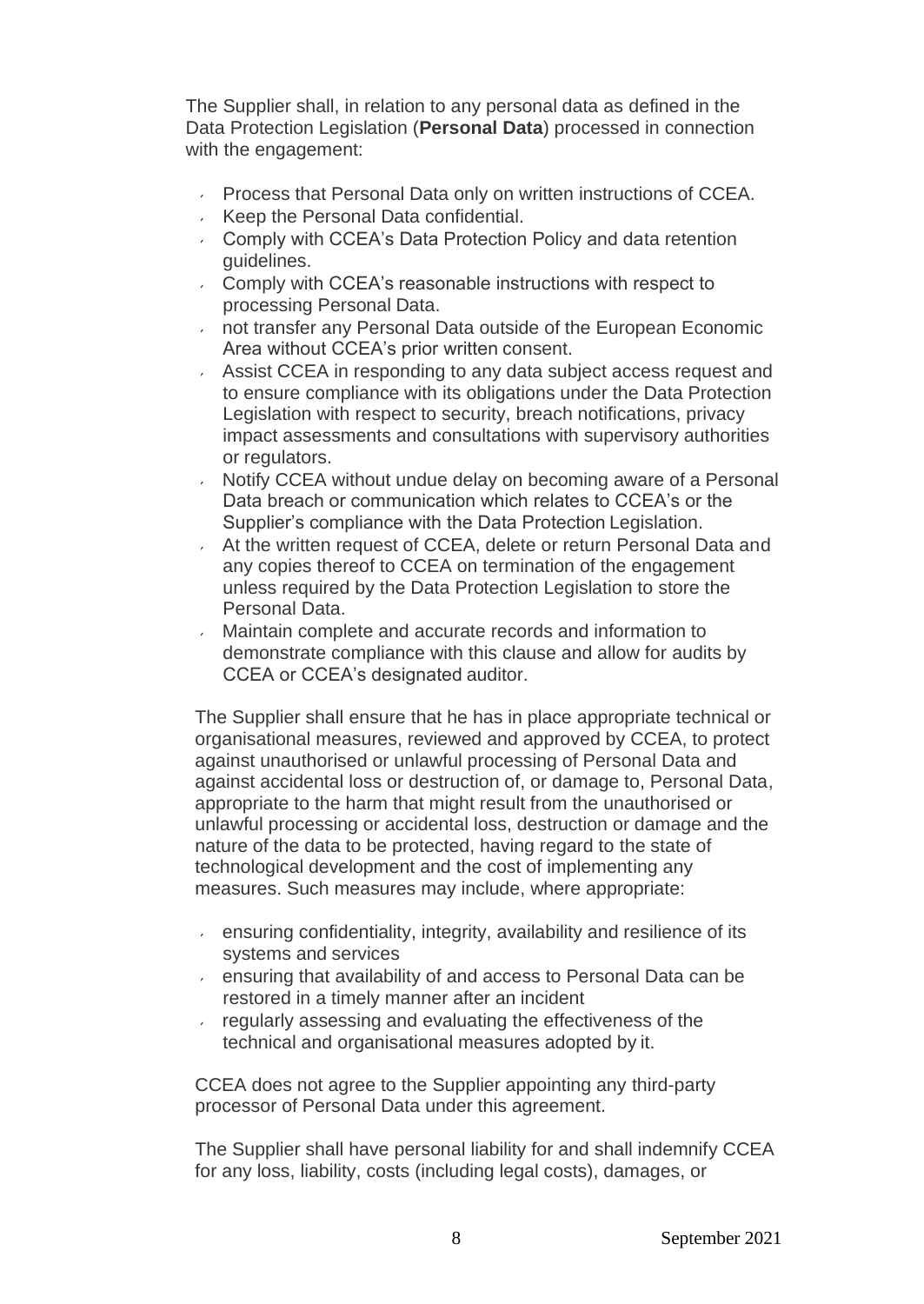expenses resulting from any breach by the Supplier of the Data Protection Legislation and shall maintain in force full and comprehensive Insurance Policies.

For the avoidance of doubt, the contact details of the Supplier may be shared with relevant members of the team overseeing the Services within CCEA as deemed necessary by CCEA for the performance of this contract.

# **12 Child Protection**

## **It is agreed:**

Suppliers may be subject to an AccessNI criminal records check in accordance with the Safeguarding Vulnerable Groups (NI) Order 2007, as amended by the Protection of Freedoms Act 2012.

CCEA will ensure that all information will be treated confidentially, sensitively and fairly. Further, as this information would be categorised as "sensitive personal data" under the Data Protection Act 2018, it is necessary that we process the information fairly, and that we obtain the Supplier's written consent to carry out the necessary check.

The Supplier warrants and represents that is has disclosed all information to CCEA of any past or present child protection issues of which they are aware and will continue to do so during the term of this agreement.

## **13 Freedom of Information**

## **It is agreed:**

The Supplier acknowledges that CCEA is subject to the requirements of the Freedom of Information Act 2000 (FOIA) and the Environmental Information Regulations 2004 and shall assist and co-operate with CCEA to enable CCEA to comply with these information disclosure requirements.

The Supplier where applicable shall:

- transfer the Request for Information to CCEA as soon as practicable after receipt and in any event within two working days of receiving a Request for Information;
- provide CCEA with a copy of all information in his/her possession or power in the form that CCEA requires within five working days (or such other period as CCEA may specify) of CCEA requesting that information; and
- provide all necessary assistance as reasonably requested by CCEA to enable CCEA to respond to a Request for Information within the time for compliance set out in section 10 of the Freedom of Information Act 2000 (or regulation 5 of the Environmental Information Regulations 2004).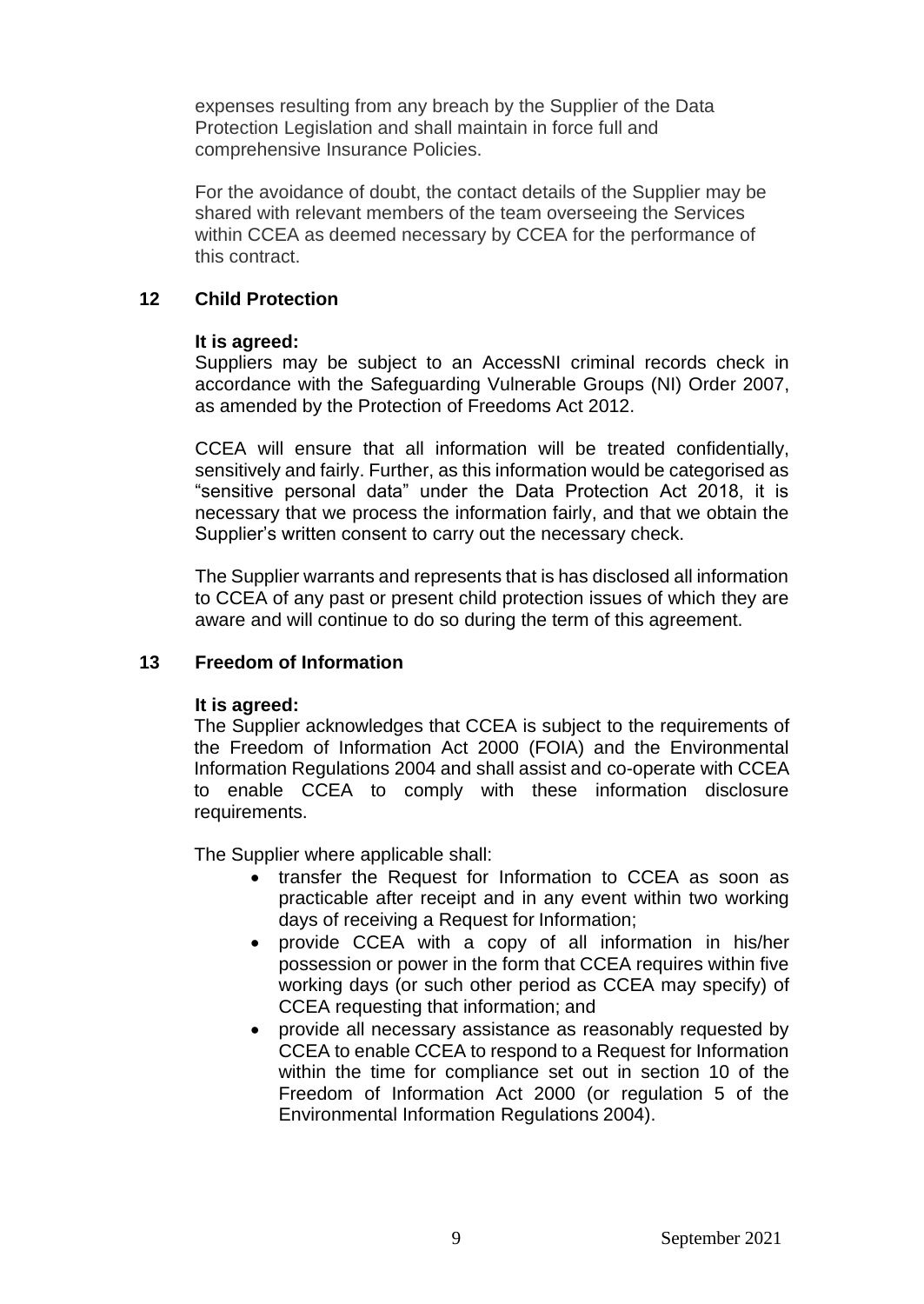# **14 Facilities and Equipment**

# **It is agreed:**

The Supplier shall be responsible for the provision and maintenance (at the Supplier's own expense) of any business technology, telephone, computer and/or other facilities and equipment required for the proper provision of the Services. The Supplier is responsible for the costs of printing documentation required for the performance of the Services. The Supplier shall ensure that IT hardware and software, used in the provision of the Services to include, but not limited to, Microsoft Teams, shall be to the standard required by CCEA. CCEA reserves the right to terminate this agreement in the event that the Supplier does not comply with this clause. The Supplier shall notify CCEA immediately in the event of any security breach or suspected security breach of his/her IT equipment or systems.

# **15 Conflict of Interest and Other Activities**

# **It is agreed:**

The Supplier shall be free to provide services to third parties during the currency of this Agreement provided these do not lead to any conflict of interest with the activities and statutory functions of CCEA.

The Supplier will abide by the terms of CCEA's Conflict of Interest Policy in line with the Regulatory General Conditions of Recognition.

The Supplier shall not, without the prior written permission of the relevant CCEA Business Manager, use the CCEA name for the Supplier's own commercial or non-commercial purposes or whilst carrying out any other services under any other agreement with CCEA, or allow it to be so used, whether expressly or by implication. For the avoidance of doubt this restriction shall apply during the agreement and at any time after the termination comes about. The Supplier will abide by the terms of CCEA's Endorsement Policy as appropriate.

The Supplier must advise the relevant CCEA Education Manager in writing, of their involvement in any current or planned future commercial or non-commercial activity and/or any other interests whatsoever that may be significant to, of relevance to, or bear upon the work and operation of CCEA. CCEA will respond in writing confirming its determination of whether the activity is/is not a conflict of interest. This determination shall be final and binding on both parties.

Should the Supplier be engaged in services for any educational or commercial organisations, for example, in the capacity as a speaker/trainer/consultant/author, the Supplier must avoid reference to his/her contract with CCEA. If reference is necessary and approved in writing, the Supplier must make it clear to all parties that his/her views/opinions or mediation of materials are not necessarily those of CCEA.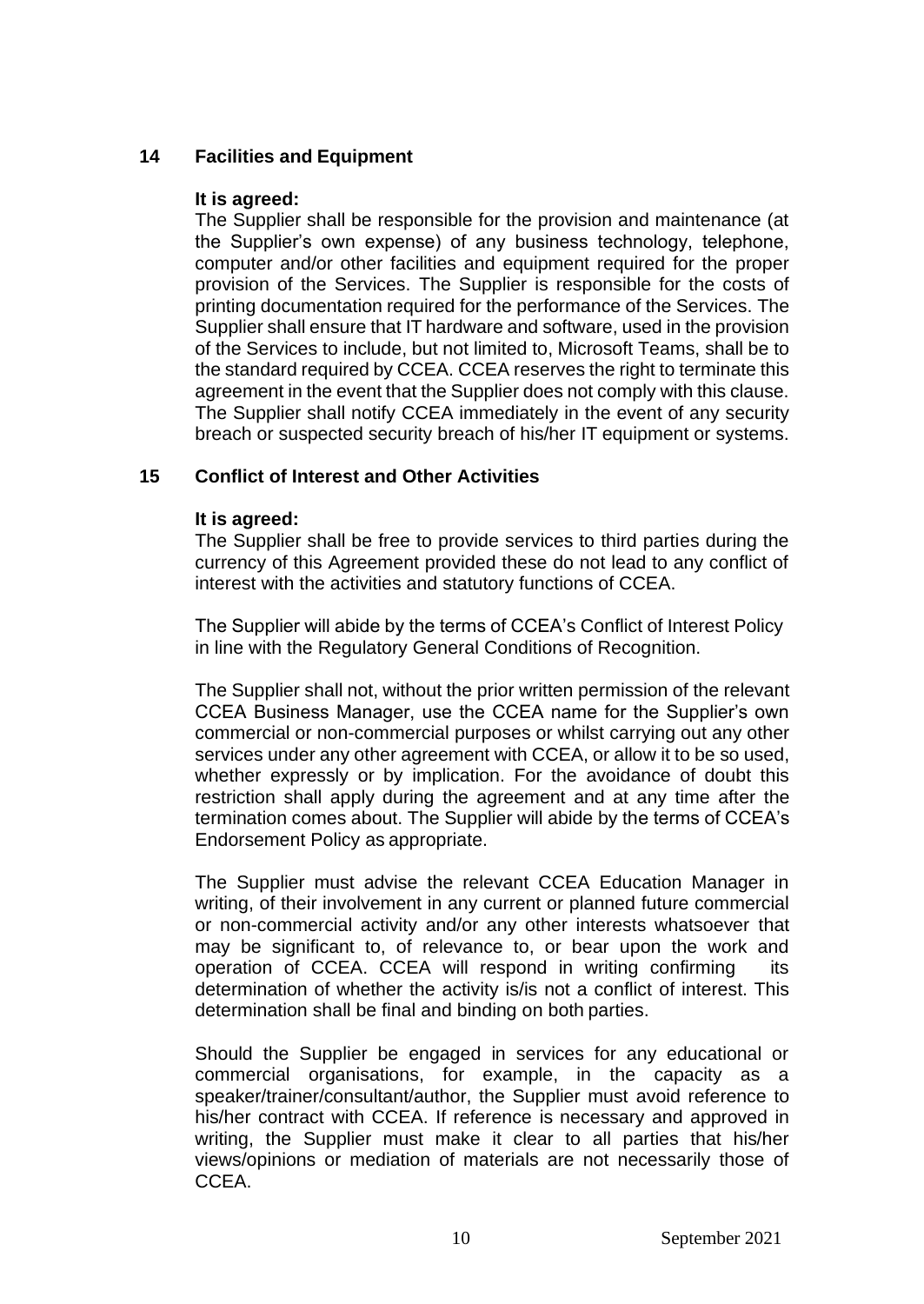The Supplier must provide CCEA's Education Manager with a copy of any materials for example promotional posters, speeches, presentations, learning activities in advance of the activity taking place so that CCEA can ensure that there is no conflict of interest that may compromise CCEA's independence and statutory functions.

The provision of private tuition to any person who is a candidate for any assessment for which the Supplier has been contracted to provide any Services is strictly forbidden and would constitute a fundamental breach of contract.

The Supplier is required, using a CCEA Declaration of Interests Form, to inform CCEA if he/she is closely related to or has a close relationship with any person preparing for any assessment or school or training centre offering CCEA assessments for which the Supplier has been contracted to provide services**;** this includes any person taking the assessment or teaching the assessment and to identify on the aforementioned form which centre (s) she/he is currently teaching in or has a past history of teaching and/or managing in. The Supplier will make CCEA aware immediately if this changes within the lifetime of the contract.

The Supplier is required, using a CCEA Declaration of Interests Form to declare any relationship, interests (commercial or otherwise) that might constitute a conflict of interest.

The Supplier must not communicate directly with centres, teachers or candidates on assessment matters. Any communication on the subject of the relevant assessment between centres, teachers or candidates and the Supplier must, unless with prior approval from the Education Manager, be made through CCEA and not directly between the parties concerned. Should the Supplier receive or wish to make any such communication, it must be referred to CCEA.

The Supplier must not discuss the Services on online and/or on social media and networking sites.

For the avoidance of doubt, if the Supplier acts in breach of this clause and engages in conduct which constitutes a conflict of interest this would represent a fundamental breach of this contract and would entitle CCEA to terminate the contract without notice. Furthermore, a breach of contract may in the appropriate circumstances lead to claims for compensation from the Supplier for loss incurred as a result of said breach.

CCEA retains the right to determine whether a conflict of interest exists and will take action accordingly.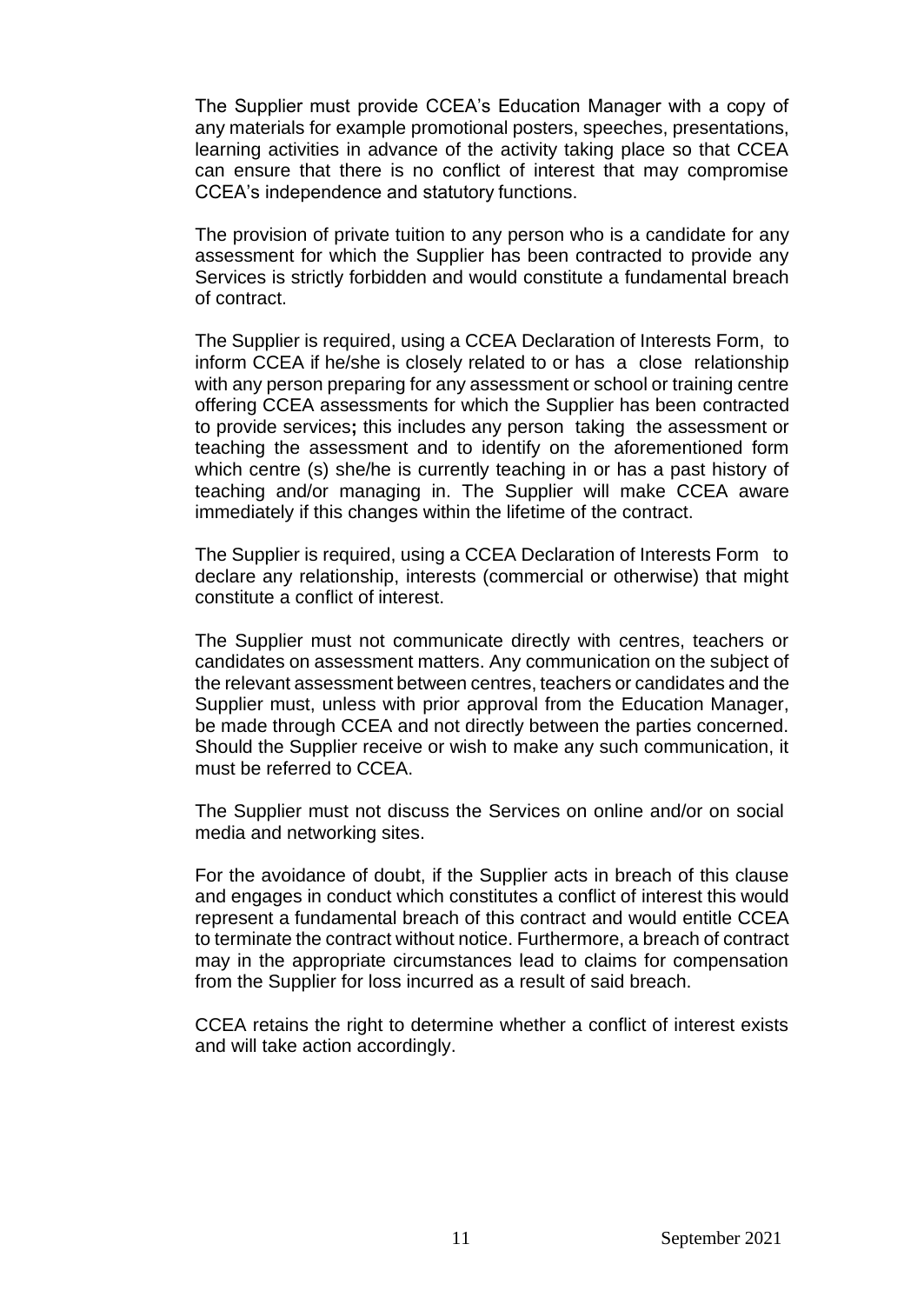# **16 Anti-Bribery and Corruption**

The Supplier confirms that he/she has not given, offered, or agreed to give or accepted any gift of any kind or hospitality as an inducement or reward for doing or refraining from doing or for having done or for having refrained from doing any act in relation to the Services. The Supplier should not do anything which might give rise to the impression that he/she has done any of the above.

# **17 Status and Liability**

## **It is agreed:**

In the acceptance of the contract, the Supplier is entering into this Agreement as a self-employed independent contractor and shall not be entitled to any benefits offered to employees of CCEA. The Supplier shall not be an agent of CCEA, nor shall the Supplier have the authority or power to bind CCEA or to contract in the name of or create liability against CCEA in any way and for any purpose save as expressly authorised in writing by CCEA from time to time.

## **18 Indemnity**

## **It is agreed:**

The Supplier shall indemnify CCEA against all liabilities, costs, expenses, damages and losses (including but not limited to any direct, indirect or consequential losses, loss of profit, loss of reputation and all interest, penalties and legal costs calculated on a full indemnity basis) and all other reasonable professional costs and expense) suffered or incurred by CCEA arising out of or in connection with:

- 1. Any breach of the restrictions and warranties contained in clause 8 in respect of confidentiality, including, but not limited to, any breach arising from the unauthorised disclosure of an exam paper or mark scheme or any confidential documentation relating to the Services;
- 2. Any breach of clause 5 by the Supplier;
- 3. The Supplier's breach or negligent performance or non- performance of this agreement;
- 4. The enforcement of this agreement;
- 5. Any claim made against CCEA by a third party arising out of or in connection with the provision of the Services, to the extent that such claim arises out of the breach, negligent performance or failure or delay in performance of this agreement by the Supplier.
- 6. Any liability arising from any employment-related claim, or any claim based on worker status (including reasonable costs and expenses) brought by the Supplier against CCEA arising out of or in connection with the provision of the Services, except where such claim is as a result of any act or omission of CCEA.

# **19 Taxes and National Insurance**

## **It is agreed:**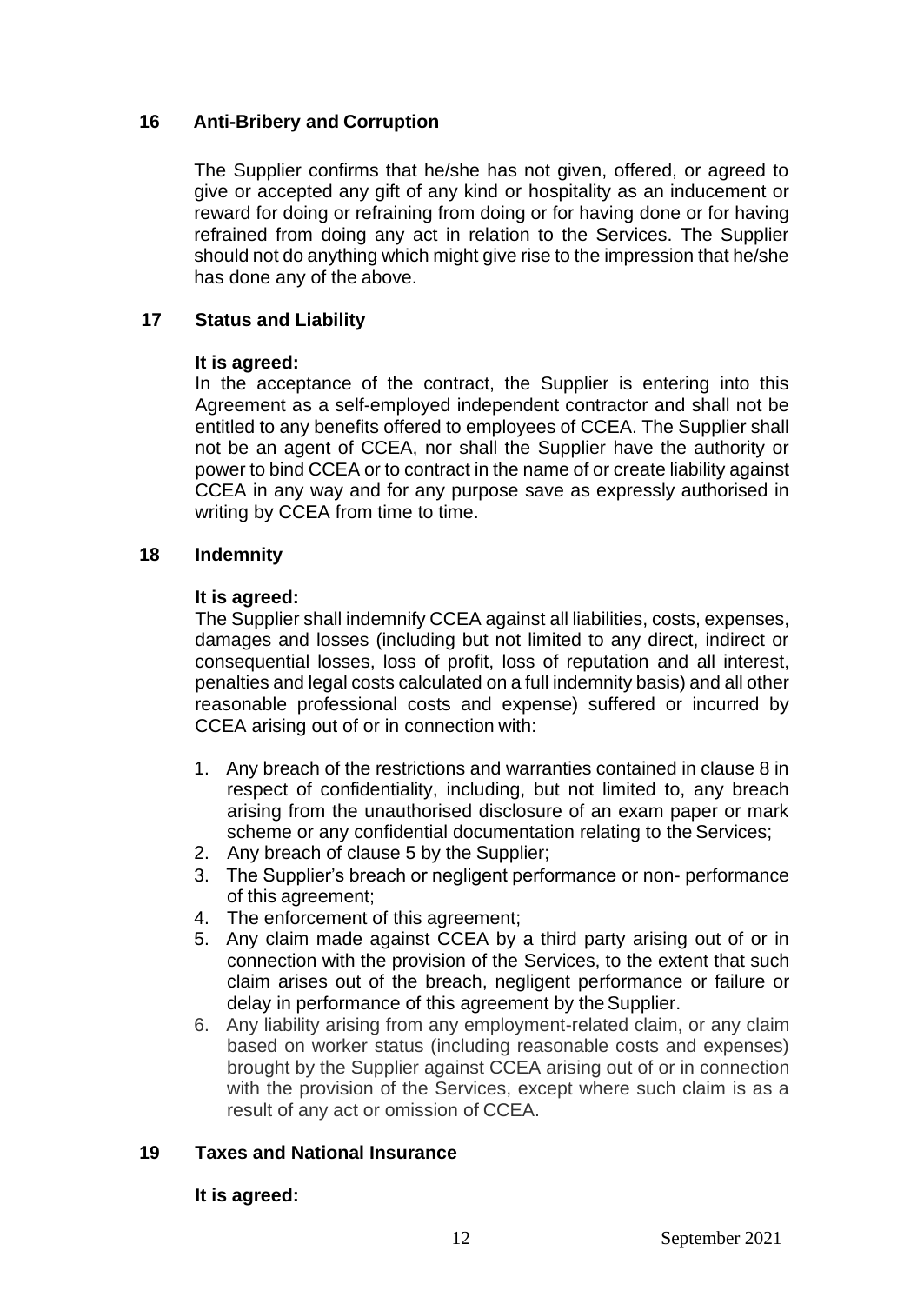The Supplier and CCEA declare and confirm that it is the intention of the parties that the Supplier shall have the status of a self-employed person.

**In order to work for CCEA, the Supplier must have a valid UK National Insurance number.** CCEA records all Suppliers' National Insurance numbers for computer identification and taxation purposes.

#### Tax

Fee payments made to all Suppliers are subject to PAYE tax. CCEA is obliged to deduct tax at the basic rate at source from all fee payments or apply tax codes as notified by HMRC.

The Supplier's tax affairs are his/her own responsibility, and the Supplier must liaise directly with HMRC in relation to correction of any error relating to tax deductions. (ph: 0300 200 3300)

Please note that fee payments from CCEA may cause the Supplier to become liable to tax at the higher rate. Enquiries on these matters should be addressed to HMRC (ph: 0300 200 3300). Reimbursement of travel and other expenses incurred on CCEA business are not taxable.

A remittance advice slip will be issued with each payment, setting out the gross fee and the Income Tax deduction, and any pension contributions deducted as a result of automatic enrolment into a pension scheme, as well as any reimbursed expenses. You should retain your remittance advice for tax purposes, as duplicate copies cannot be issued.

The Income Tax treatment of fees payable to Suppliers is in accordance with HMRC guidance. It does not alter your status under this Agreement and should not be construed as indicating any relationship of employee or officer of CCEA.

#### National Insurance

National Insurance is covered by the terms of the Social Security (Categorisation of Earners) Regulations 1978 (SI 1978/1689). CCEA does not operate Class I National Insurance on fees. The Supplier shall be solely responsible for all National Insurance contributions in connection with the fees payable under the terms of this Agreement for the provision of the Services.

#### **20 Force Majeure**

#### **It is agreed:**

If either party to this contract is prevented or delayed in the performance of any of their respective obligations under this contract by "force majeure", then such party shall be excused from performance for so long as such cause or delay may continue. If the period of delay or nonperformance continues for one month, CCEA may terminate this agreement by giving 7 calendar days' written notice to the Supplier.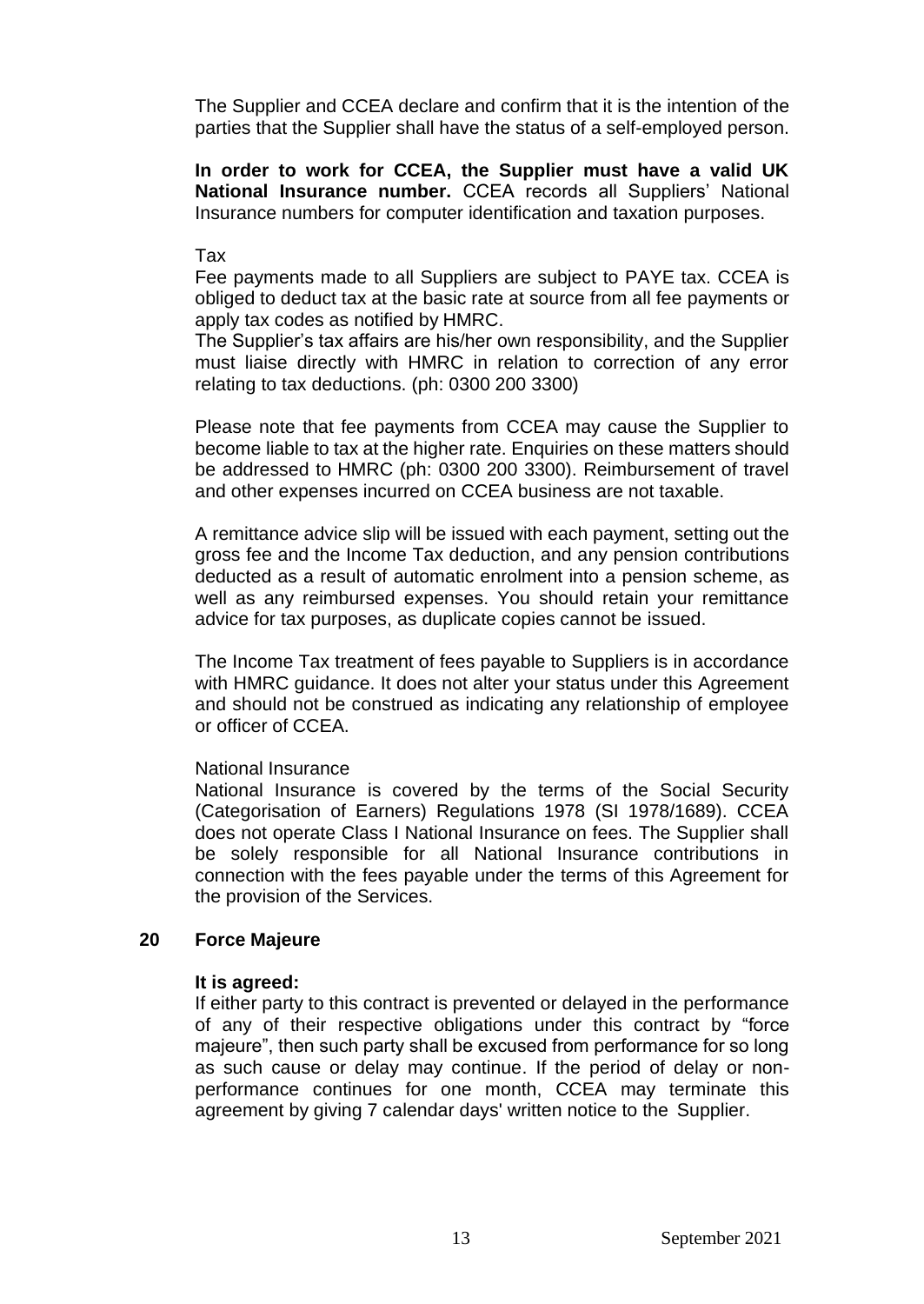For the purposes of this contract, "force majeure" shall be deemed to be any cause affecting the performance of this contract arising from or attributable to acts, events, omissions or accidents beyond the reasonable control of either party and shall include, but not be limited to:

- strikes, lockouts or other industrial action;
- civil commotion, riot, act of terrorism, war threat or preparation for war;
- $\overline{a}$  fire, explosion, storm, flood, earthquake, subsidence, epidemic, bad weather or other natural physical disaster;
- $\cdot$  impossibility of the use of railways, shipping, aircraft, motor transport or other means of public or private transport;
- epidemic or pandemic;
- any law or any action taken by a government or public authority which makes performance of the agreement impossible; and
- political interference with the normal operations**.**

## **21 Survival of the causes of action**

#### **It is agreed:**

The termination of this contract, howsoever occurring, shall not affect the rights and liabilities of the parties already accrued at such time, nor affect the continuance in force of such of its provisions as are expressed as, or capable of having effect after such termination.

#### **22 Waiver**

## **It is agreed:**

The failure of any party to insist on strict performance of any provision of this contract or the failure of any party to exercise any right or remedy to which he/she is entitled hereunder shall not constitute a waiver thereof and shall not cause a diminution of the obligations under this contract.

No waiver of any of the provisions of this contract shall be effective unless it is expressly stated to be such and signed by all the parties to this contract.

## **23 Severability**

#### **It is agreed:**

If any provision of this contract is held invalid, illegal or unenforceable for any reason by any court of competent jurisdiction, such provision shall be severed and the remainder of the provisions of this contract shall continue in full force and effect as if this agreement had been signed with the invalid, illegal or unenforceable provision eliminated.

## **24 Effect and Agreement**

## **It is agreed:**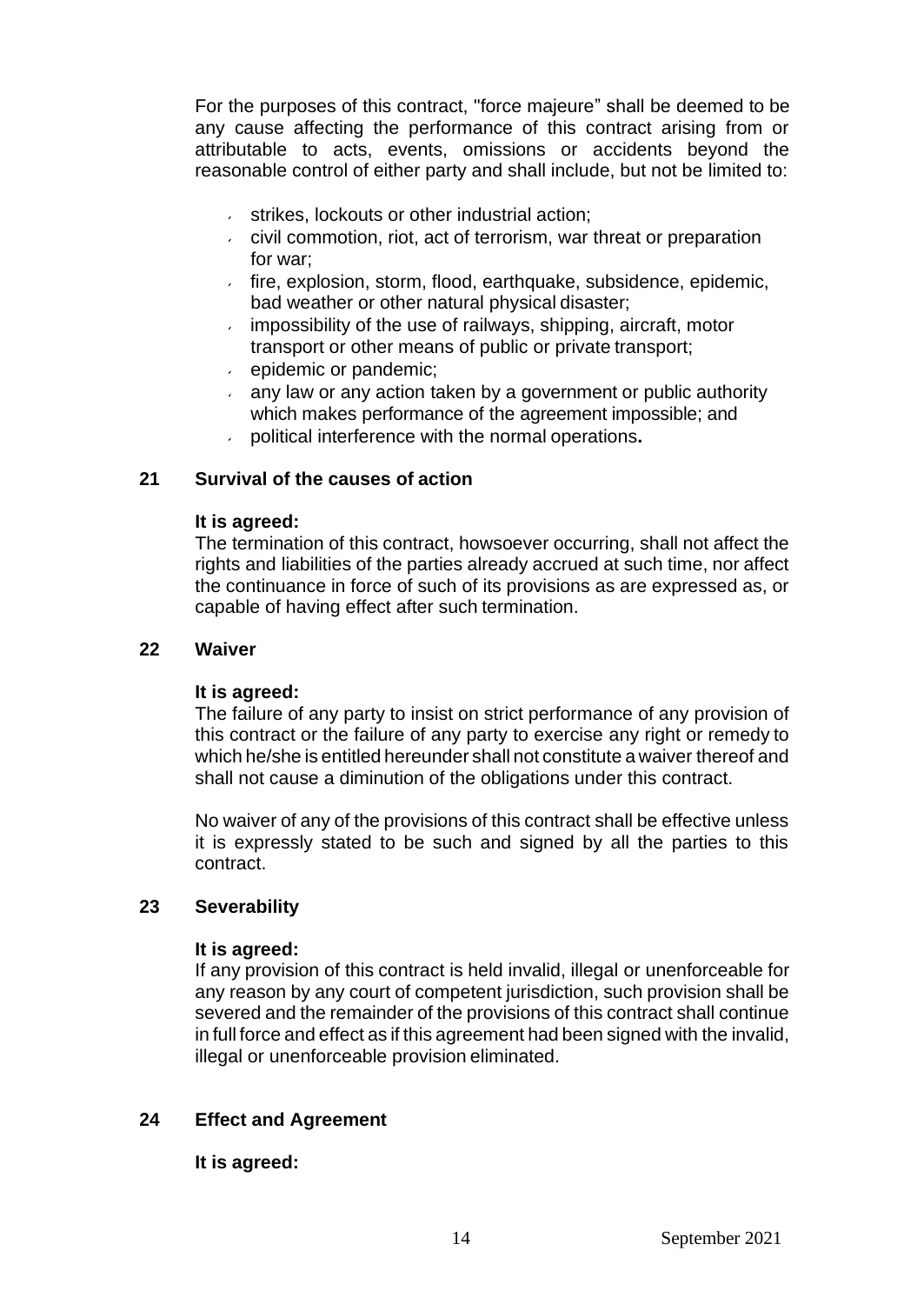This Agreement supersedes any previous agreement between the Supplier and CCEA in relation to the matters dealt within them and represents the entire understanding between the Supplier and CCEA.

No amendment to this agreement shall be ordered unless it is in writing and agreed by the Supplier and CCEA.

#### **25 Notices**

#### **It is agreed:**

Any notice or other communication, from either party, to be given under this Agreement shall be in writing.

#### **26 Dispute Resolution Procedure**

#### **It is agreed:**

If a dispute arises out of or in connection with this Agreement or the performance, validity or enforceability of it ("Dispute"), then, except as expressly provided in this agreement, the parties shall follow the procedure set out in this clause:

- a) minor disputes will be resolved between the Supplier and CCEA's Education Manager;
- b) more serious issues that may result in contract termination or where a minor dispute has been raised and the Supplier is dissatisfied with the decision of the Education Manager will be referred to the CCEA Programme Manager for a determination; and
- c) the Supplier can appeal the determination of the Programme Manager within 5 days to the relevant Business Manager. The Business Manager's decision is final and binding.

## **27 Applicable Law**

#### **It is agreed:**

This Agreement and any dispute or claim arising out of or in connection with it or its subject matter or formation (including non-contractual disputes) shall be governed by, construed and take effect in accordance with law applicable in Northern Ireland.

#### **28 Jurisdiction**

#### **It is agreed:**

The courts of Northern Ireland shall have exclusive jurisdiction to settle any claim, dispute or matter of difference which may arise out of or in connection with this Agreement (including without limitation claims for setoff or counterclaim) or the legal relationships established by this Agreement.